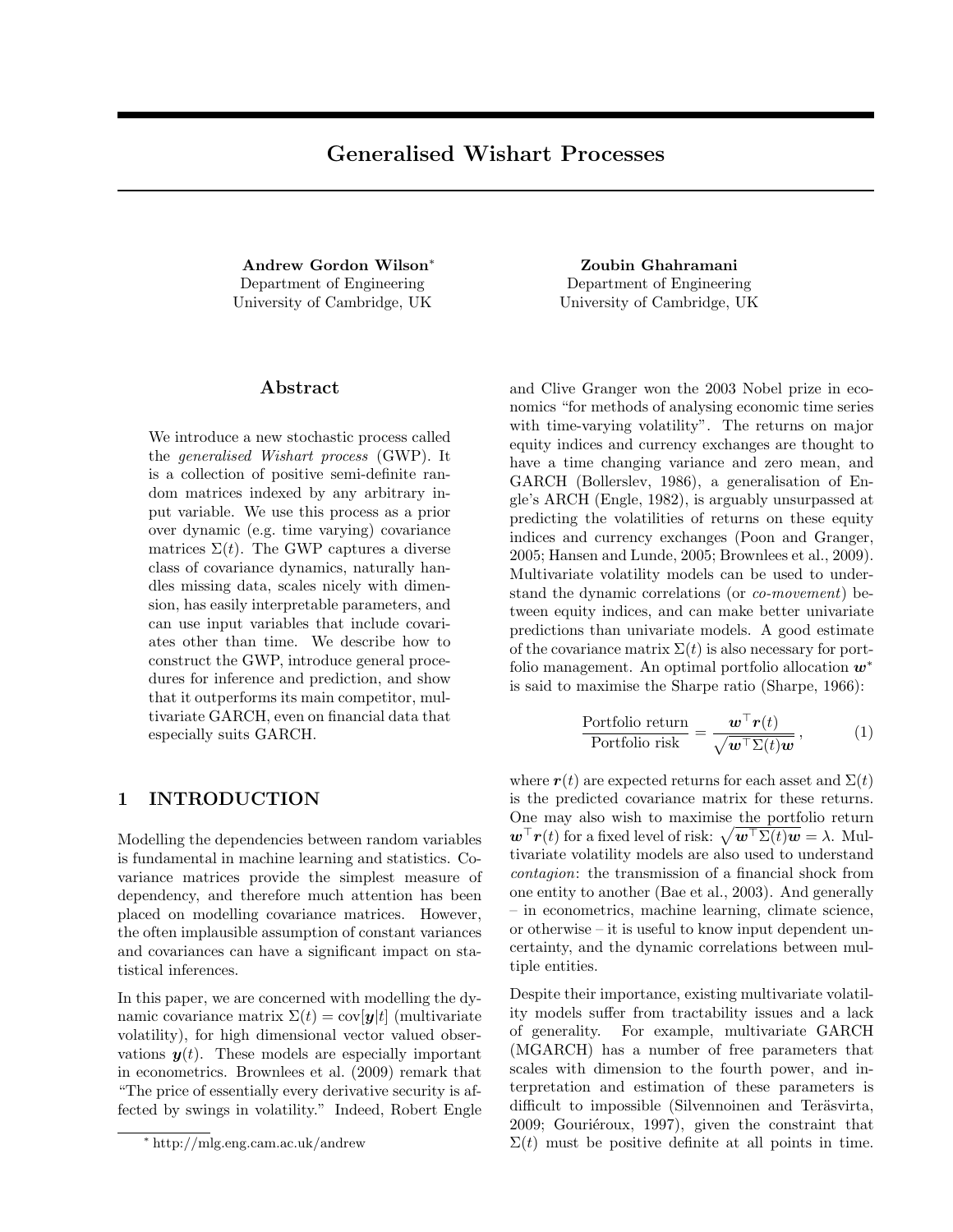Thus MGARCH, and alternative multivariate stochastic volatility models, are generally limited to studying processes with fewer than 5 components (Gouriéroux et al., 2009). Recent efforts have led to simpler but less general models, which make assumptions such as constant correlations (Bollerslev, 1990).

We hope to unite machine learning and econometrics in an effort to solve these problems. We introduce a stochastic process, the generalised Wishart process (GWP), which we use as a prior over covariance matrices  $\Sigma(t)$  at all times t. We call it the generalised Wishart process, since it is a generalisation of the first Wishart process defined by Bru  $(1991).$ <sup>1</sup> To great acclaim, Bru's Wishart process has recently been used (Gouriéroux et al., 2009) in multivariate stochastic volatility models (Philipov and Glickman, 2006; Harvey et al., 1994). This prior work is limited for several reasons: 1) it cannot scale to greater than  $5 \times 5$  covariance matrices, 2) it assumes the input variable is a scalar, 3) it is restricted to using an Ornstein-Uhlenbeck (Brownian motion) covariance structure (which means  $\Sigma(t + a)$  and  $\Sigma(t - a)$  are independent given  $\Sigma(t)$ , and complex interdependencies cannot be captured), 4) it is autoregressive, and 5) there are no general learning and inference procedures. The generalised Wishart process (GWP) addresses all of these issues. Specifically, in our GWP formulation,

- Estimation of  $\Sigma(t)$  is tractable in at least 200 dimensions, even without a factor representation.
- The input variable can come from any arbitrary index set  $\mathcal{X}$ , just as easily as it can represent time. This allows one to condition on covariates like interest rates.
- One can easily handle missing data.
- One can easily specify a vast range of covariance structures (periodic, smooth, Ornstein-Uhlenbeck,  $\dots$ ).
- We develop Bayesian inference procedures to make predictions, and to learn distributions over any relevant parameters. Aspects of the covariance structure are learned from data, rather than being a fixed property of the model.

Overall, the GWP is versatile and simple. It does not require any free parameters, and any optional parameters are easy to interpret. For this reason, it also scales well with dimension. Yet, the GWP provides an especially general description of multivariate volatility – more so than the most general MGARCH

specifications. In the next section, we review Gaussian processes (GPs), which are used to construct the GWP we use in this paper. In the following sections we then review the Wishart distribution, present a GWP construction (which we use as a prior over  $\Sigma(t)$  for all t), introduce procedures to sample from the posterior over  $\Sigma(t)$ , review the main competitor, MGARCH, and present experiments comparing the GWP to MGARCH on simulated and financial data. These experiments include a 5 dimensional data set, based on returns for NASDAQ, FTSE, NIKKEI, TSE, and the Dow Jones Composite, and a set of returns for 3 foreign currency exchanges. We also have a 200 dimensional experiment to show how the GWP can be used to study high dimensional problems.

Also, although it is not the focus of this paper, we show in the inference section how the GWP can be used as part of a new GP based regression model that accounts for changing correlations. In other words, it can be used to predict the mean  $\mu(t)$  together with the covariance matrix  $\Sigma(t)$  of a multivariate process. Alternative GP based multivariate regression models for  $\mu(t)$ , which account for fixed correlations, were recently introduced by Bonilla et al. (2008), Teh et al. (2005), and Boyle and Frean (2004). We develop this extension, and many others, in a forthcoming paper.

### 2 GAUSSIAN PROCESSES

We briefly review Gaussian processes, since the generalised Wishart process is constructed from GPs. For more detail, see Rasmussen and Williams (2006).

A Gaussian process is a collection of random variables, any finite number of which have a joint Gaussian distribution. Using a Gaussian process, we can define a distribution over functions  $u(x)$ :

$$
u(x) \sim \mathcal{GP}(m(x), k(x, x')), \qquad (2)
$$

where  $x$  is an arbitrary (potentially vector valued) input variable, and the mean  $m(x)$  and kernel function  $k(x, x')$  are respectively defined as

$$
m(x) = \mathbb{E}[u(x)],\tag{3}
$$

$$
k(x, x') = \text{cov}(u(x), u(x')). \tag{4}
$$

This means that any collection of function values has a joint Gaussian distribution:

$$
(u(x_1), u(x_2), \ldots, u(x_N))^{\top} \sim \mathcal{N}(\boldsymbol{\mu}, K), \qquad (5)
$$

where the  $N \times N$  covariance matrix K has entries  $K_{ij} = k(x_i, x_j)$ , and the mean  $\mu$  has entries  $\mu_i =$  $m(x_i)$ . The properties of these functions (smoothness, periodicity, etc.) are determined by the kernel function. The squared exponential kernel is popular:

$$
k(x, x') = \exp(-0.5||x - x'||^2/l^2).
$$
 (6)

 $1$ Our model is also related to Gelfand et al. (2004)'s coregionalisation model, which we discuss in section 5.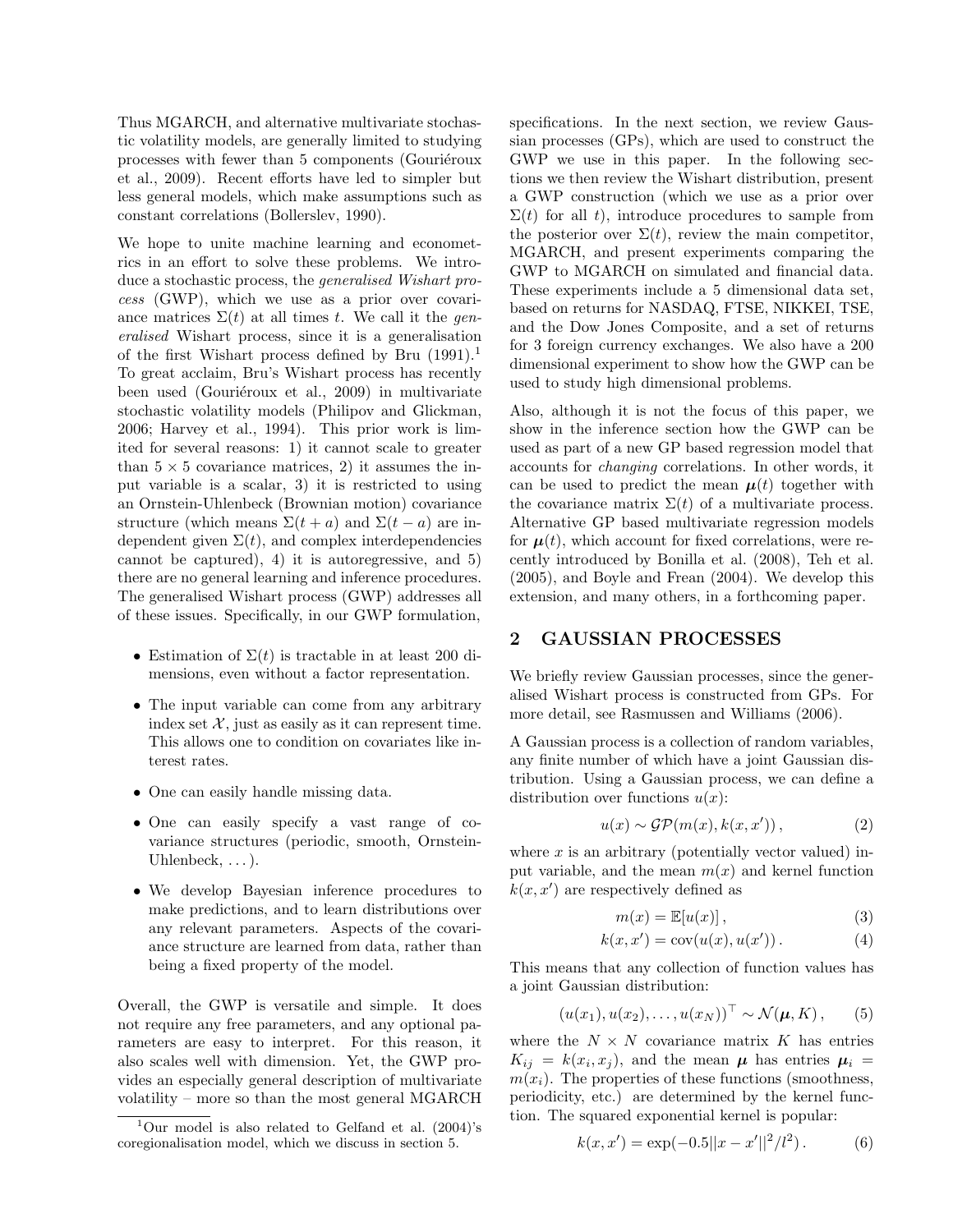Functions drawn from a Gaussian process with this kernel function are smooth, and can display long range trends. The length-scale hyperparameter l is easy to interpret: it determines how much the function values  $u(x)$  and  $u(x + a)$  depend on one another, for some constant a.

Autoregressive processes such as

$$
u(t+1) = u(t) + \epsilon(t), \qquad (7)
$$

$$
\epsilon(t) \sim \mathcal{N}(0, 1), \tag{8}
$$

are widely used in time series modelling and are a particularly simple special case of Gaussian processes.

## 3 WISHART DISTRIBUTION

The Wishart distribution defines a probability density function over positive definite matrices  $S$ :

$$
p(S|V,\nu) = \frac{|S|^{(\nu - D - 1)/2}}{2^{\nu D/2} |V|^{\nu/2} \Gamma_D(\nu/2)} \exp(-\frac{1}{2} \text{tr}(V^{-1}S)),\tag{9}
$$

where V is a  $D \times D$  positive definite scale matrix, and  $\nu > D$  is the number of degrees of freedom. This distribution has mean  $\nu V$  and mode  $(D - \nu - 1)V$  for  $\nu \geq D+1$ .  $\Gamma_D(\cdot)$  is the multivariate gamma function:

$$
\Gamma_D(\nu/2) = \pi^{D(D-1)/4} \prod_{j=1}^D \Gamma(\nu/2 + (1-j)/2). \quad (10)
$$

The Wishart distribution is a multivariate generalisation of the Gamma distribution when  $\nu$  is real valued, and the chi-square  $(\chi^2)$  distribution when  $\nu$  is integer valued. The sum of squares of univariate Gaussian random variables is chi-squared distributed. Likewise, the sum of outer products of multivariate Gaussian random variables is Wishart distributed:

$$
S = \sum_{i=1}^{\nu} \boldsymbol{u}_i \boldsymbol{u}_i^{\top} \sim \mathcal{W}_D(V, \nu) , \qquad (11)
$$

where the  $u_i$  are i.i.d.  $\mathcal{N}(\mathbf{0}, V)$  D-dimensional random variables, and  $W_D(V, \nu)$  is a Wishart distribution with  $D \times D$  scale matrix V, and  $\nu$  degrees of freedom. S is a  $D \times D$  positive definite matrix. If  $D = V = 1$ then W is a chi-square distribution with  $\nu$  degrees of freedom.  $S^{-1}$  has the inverse Wishart distribution,  $W^{-1}_D(V^{-1}, \nu)$ , which is a conjugate prior for covariance matrices of zero mean Gaussian distributions.

# 4 A GENERALISED WISHART PROCESS CONSTRUCTION

We saw that the Wishart distribution is constructed from multivariate Gaussian distributions. Essentially,

by replacing these Gaussian distributions with Gaussian processes, we define a process with Wishart marginals – an example of a generalised Wishart process. It is a collection of positive semi-definite random matrices indexed by any arbitrary (potentially high dimensional) variable  $x$ . For clarity, we assume that time is the input variable, even though it takes no more effort to use a vector-valued variable x from any arbitrary set. Everything still applies if we replace  $t$  with  $x$ . In an upcoming journal submission (Wilson and Ghahramani, 2011b), we introduce several new constructions, some of which do not have Wishart marginals.

Suppose we have  $\nu D$  independent Gaussian process functions,  $u_{id}(t) \sim \mathcal{GP}(0, k)$ , where  $i = 1, \ldots, \nu$  and  $d = 1, \ldots, D$ . This means  $cov(u_{id}(t), u_{i'd'}(t')) =$  $k(t,t')\delta_{ii'}\delta_{dd'}$ , and  $(u_{id}(t_1), u_{id}(t_2), \ldots, u_{id}(t_N))^{\top} \sim$  $\mathcal{N}(0, K)$ , where  $\delta_{ij}$  is the Kronecker delta, and K is an  $N \times N$  covariance matrix with elements  $K_{ij} = k(t_i, t_j)$ . Let  $\hat{\boldsymbol{u}}_i(t) = (u_{i1}(t), \ldots, u_{iD}(t))^{\top}$ , and let L be the lower Cholesky decomposition of a  $D \times D$  scale matrix V, such that  $LL^{\top} = V$ . Then at each t the covariance matrix  $\Sigma(t)$  has a Wishart marginal distribution,

$$
\Sigma(t) = \sum_{i=1}^{\nu} L\hat{\mathbf{u}}_i(t)\hat{\mathbf{u}}_i^{\top}(t)L^{\top} \sim \mathcal{W}_D(V,\nu), \qquad (12)
$$

subject to the constraint that the kernel function  $k(t, t) = 1.$ 

We can understand (12) as follows. Each element of the vector  $\hat{u}_i(t)$  is a univariate Gaussian with zero mean and variance  $k(t, t) = 1$ . Since these elements are uncorrelated,  $\hat{\boldsymbol{u}}_i(t) \sim \mathcal{N}(\boldsymbol{0}, I)$ . Therefore  $L\hat{\boldsymbol{u}}_i(t) \sim$  $\mathcal{N}(0, V)$ , since  $\mathbb{E}[L\hat{\boldsymbol{u}}_i(t)\hat{\boldsymbol{u}}_i(t)^{\top}L^{\top}] = LIL^{\top} = LL^{\top}$ V. We are summing the outer products of  $\mathcal{N}(0, V)$ random variables, and there are  $\nu$  terms in the sum, so by definition this has a Wishart distribution  $W_D(V, \nu)$ . It was not a restriction to assume  $k(t, t) = 1$ , since any scaling of  $k$  can be absorbed into  $L$ . In a forthcoming journal paper (Wilson and Ghahramani, 2011b), we use the following formal and general definition, for a GWP indexed by a variable x in an arbitrary set  $\mathcal{X}$ .

Definition 4.1. A Generalised Wishart Process is a collection of positive semi-definite random matrices indexed by  $x \in \mathcal{X}$  and constructed from outer products of points from collections of stochastic processes like in (12). If the random matrices have 1) Wishart marginal distributions, meaning that  $\Sigma(x) \sim W_p(V, \nu)$  at every  $x \in \mathcal{X}$ , and 2) dependence on x as defined by a kernel  $k(x, x')$ , then we write

$$
\Sigma(x) \sim \mathcal{GWP}(V, \nu, k(x, x'))\,. \tag{13}
$$

The  $\mathcal{GWP}$  notation of Definition 4.1 is just like the notation for a Wishart distribution, but includes a kernel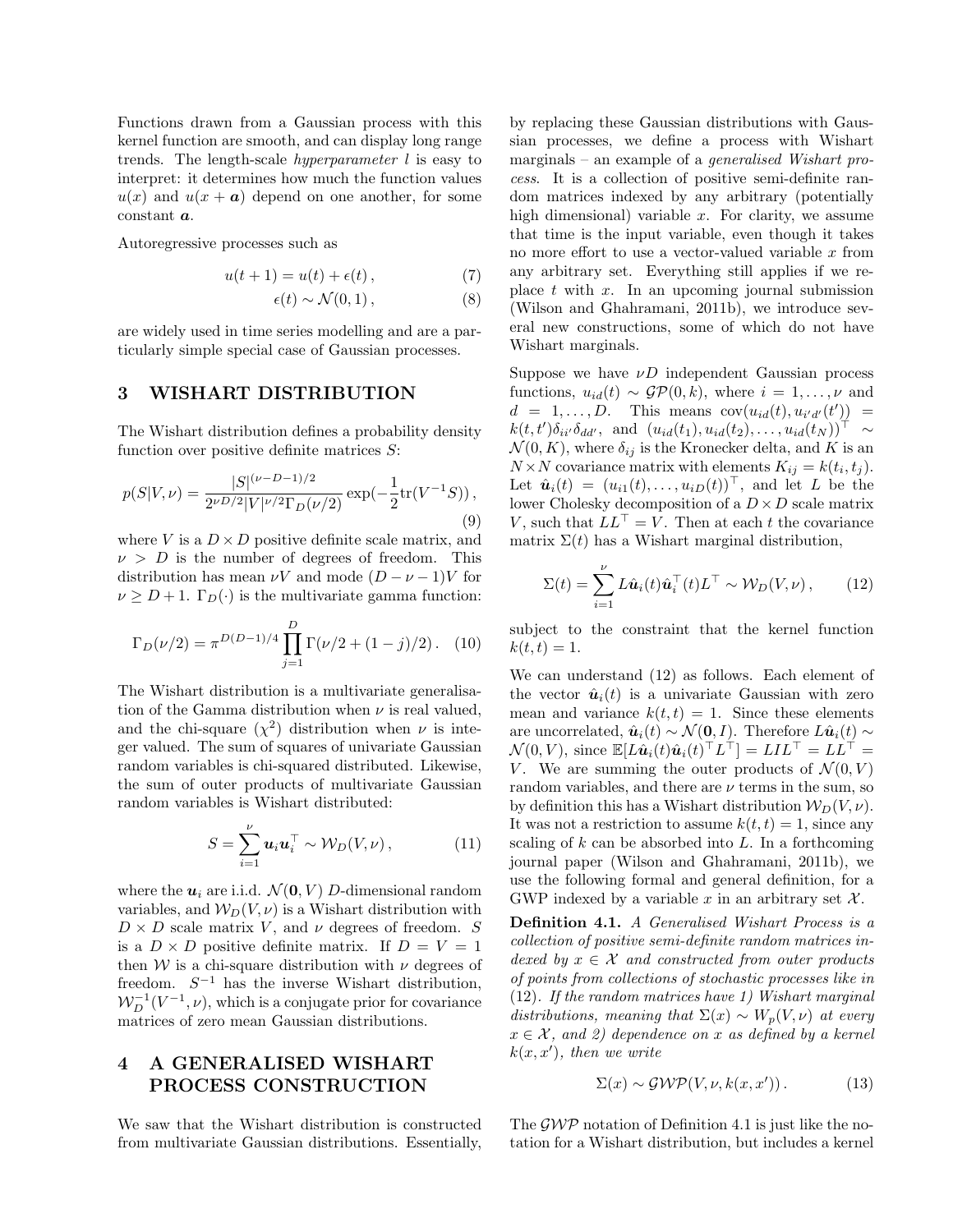

Figure 1: A draw from a generalised Wishart process (GWP). Each ellipse is a  $2 \times 2$  covariance matrix indexed by time, which increases from left to right. The rotation indicates the correlation between the two variables, and the major and minor axes scale with the eigenvalues of the matrix. Like a draw from a Gaussian process is a collection of function values indexed by time, a draw from a GWP is a collection of matrices indexed by time.

which controls the dynamics of how  $\Sigma(t)$  varies with t. This pleasingly compartmentalises the GWP, since there is separation between the shape parameters and temporal (or spatial) dynamics parameters. We show an example of these dynamics in Figure 1 with a draw from a GWP.

Using this construction, we can also define a generalised *inverse* Wishart process (GIWP). If  $\Sigma(t) \sim$  $\mathcal{GWP}$ , then inversion at each value of t defines a draw  $R(t) = \Sigma(t)^{-1}$  from the GIWP. The conjugacy of the GIWP with a Gaussian likelihood could be useful when doing Bayesian inference.

We can further extend this construction by replacing the Gaussian processes with copula processes (Wilson and Ghahramani, 2010). For example, as part of Bayesian inference we could learn a mapping that would transform the Gaussian processes  $u_{id}$  to Gaussian copula processes with marginals that better suit the covariance structure of our data set. In a forthcoming journal paper (Wilson and Ghahramani, 2011b), we elaborate on such a construction, which allows the marginals to be Wishart distributed with *real valued* degrees of freedom  $\nu$ . In this journal paper we also introduce efficient representations, and "heavy-tailed" representations.

The formulation we outlined in this section is different from other multivariate volatility models in that one can specify a kernel function  $k(t, t')$  that controls how  $\Sigma(t)$  varies with  $t$  – for example,  $k(t, t')$  could be periodic – and  $t$  need not be time: it can be an arbitrary input variable, including covariates like interest rates, and does not need to be represented on an evenly spaced grid. In the next section we introduce, for the first time, general inference procedures for making predictions when using a Wishart process prior, allowing 1) the model to scale to hundreds of dimensions without a factor representation, and 2) for aspects of the covariance structure to be learned from data. These are based on recently developed Markov chain Monte Carlo techniques (Murray et al., 2010). We also introduce a new method for doing multivariate GP based regression with dynamic correlations.

### 5 BAYESIAN INFERENCE

Assume we have a generalised Wishart process prior on a dynamic  $D \times D$  covariance matrix:

$$
\Sigma(t) \sim \mathcal{GWP}(V, \nu, k). \tag{14}
$$

We want to sample from the posterior  $\Sigma(t)$  given a Ddimensional data set  $\mathcal{D} = \{y(t_n) : n = 1, ..., N\}.$ We explain how to do this for a general likelihood function,  $p(\mathcal{D}|\Sigma(t))$ , by finding the posterior distributions over the parameters in the model, given the data D. These parameters are: a vector of all relevant GP function values  $u$ , the hyperparameters of the GP kernel function  $\theta$ , the degrees of freedom  $\nu$ , and L, the lower cholesky decomposition of the scale matrix  $V (LL^{\top} = V)$ . The graphical model in Figure 1s (of supplementary material  $^2$ ) shows all the relevant parameters and conditional dependence relationships. The free parameters L and  $\theta$  have clear interpretations: L gives a prior on the expectation of  $\Sigma(t)$  for all t, and  $\theta$  describes how this structure changes with time – how much past data, for instance, one would need to make an accurate forecast. The degrees of freedom  $\nu$ control how concentrated our prior is around our expected value of  $\Sigma(t)$ ; the smaller  $\nu$ , the more broad our prior is on  $\Sigma(t)$ . Learning the values of these parameters provides useful information. In the supplementary material, we show explicitly how the kernel function  $k$ controls the autocovariances for entries of  $\Sigma(t)$  at different times.

We can sample from these posterior distributions using Gibbs sampling (Geman and Geman, 1984), a Markov chain Monte Carlo algorithm where initialising  $\{u, \theta, L, \nu\}$  and then sampling in cycles from

$$
p(\mathbf{u}|\boldsymbol{\theta}, L, \nu, \mathcal{D}) \propto p(\mathcal{D}|\mathbf{u}, L, \nu)p(\mathbf{u}|\boldsymbol{\theta}), \qquad (15)
$$

$$
p(\boldsymbol{\theta}|\boldsymbol{u}, L, \nu, \mathcal{D}) \propto p(\boldsymbol{u}|\boldsymbol{\theta})p(\boldsymbol{\theta}), \qquad (16)
$$

$$
p(L|\boldsymbol{\theta}, \boldsymbol{u}, \nu, \mathcal{D}) \propto p(\mathcal{D}|\boldsymbol{u}, L, \nu)p(L), \quad (17)
$$

$$
p(\nu|\boldsymbol{\theta}, \boldsymbol{u}, L, \mathcal{D}) \propto p(\mathcal{D}|\boldsymbol{u}, L, \nu)p(\nu), \quad (18)
$$

will converge to samples from  $p(\boldsymbol{u}, \boldsymbol{\theta}, L, \nu | \mathcal{D})$ . We will successively describe how to sample from the posterior distributions  $(15)$ ,  $(16)$ ,  $(17)$ , and  $(18)$ . In our

<sup>2</sup>http://mlg.eng.cam.ac.uk/andrew/gwpsupp.pdf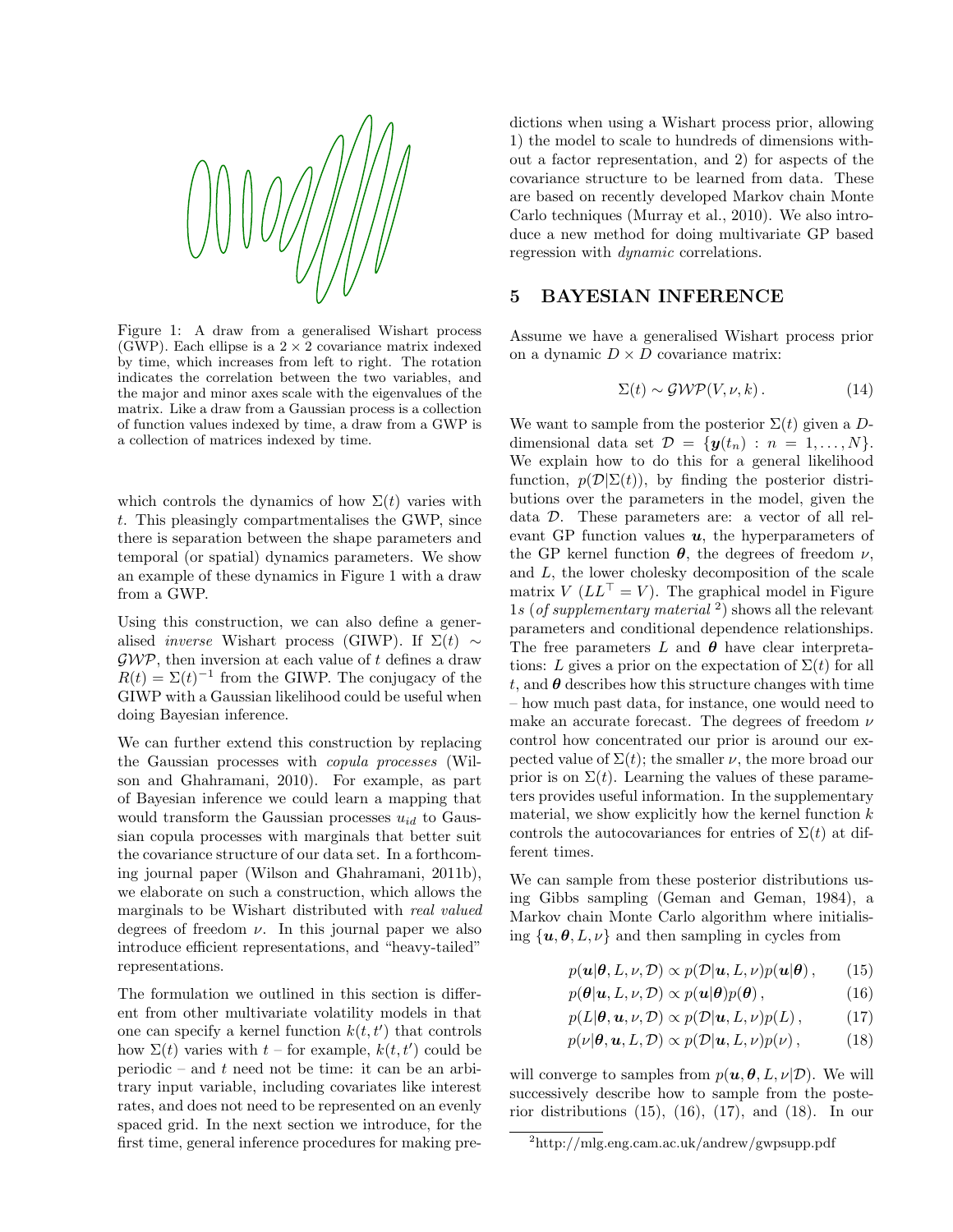discussion we assume there are N data points (one at each time step or input), and  $D$  dimensions. We then explain how to make predictions of  $\Sigma(t_*)$  at some test input  $t_*$ . Finally, we discuss a potential likelihood function, and how the GWP could also be used as part of a new GP based model for multivariate regression with outputs that have changing correlations.

#### 5.1 SAMPLING THE GP FUNCTIONS

In this section we describe how to sample from the posterior distribution (15) over the Gaussian process function values  $u$ . We order the entries of  $u$  by fixing the degrees of freedom and dimension, and running the time steps from  $n = 1, \ldots, N$ . We then increment dimensions, and finally, degrees of freedom. So  $u$  is a vector of length  $NDv$ . As before, let K be an  $N \times N$  covariance matrix, formed by evaluating the kernel function at all pairs of training inputs. Then the prior  $p(u|\theta)$  is a Gaussian distribution with  $ND\nu \times ND\nu$  block diagonal covariance matrix  $K_B$ , formed using  $D\nu$  of the K matrices; if the hyperparameters of the kernel function change depending on dimension or degrees of freedom, then these K matrices will be different from one another. In short,

$$
p(\mathbf{u}|\boldsymbol{\theta}) = \mathcal{N}(0, K_B). \tag{19}
$$

With this prior, and the likelihood formulated in terms of the other parameters, we can sample from the posterior (15). Sampling from this posterior is difficult, because the Gaussian process function values are highly correlated by the  $K_B$  matrix. We use Elliptical Slice Sampling (Murray et al., 2010): it has no free parameters, jointly updates every element of  $u$ , and was especially designed to sample from posteriors with correlated Gaussian priors. We found it effective.

#### 5.2 SAMPLING OTHER PARAMETERS

We can similarly obtain distributions over the other parameters. The priors we use will depend on the data we are modelling. We placed a vague lognormal prior on  $\theta$  and sampled from the posterior (16) using axis aligned slice sampling if  $\theta$  was one dimensional, and Metropolis Hastings otherwise. We also used Metropolis Hastings to sample from (17), with a spherical Gaussian prior on the elements of  $L$ . To sample (18), one can use reversible jump MCMC (Green, 1995; Robert and Casella, 2004). But in our experiments we set  $\nu = D + 1$ , letting the prior be as flexible as possible, and focus on other aspects of our model. In an upcoming journal paper (Wilson and Ghahramani, 2011b), we introduce a GWP construction with real valued degrees of freedom, where it is easy to sample from  $p(\nu|\mathcal{D})$ . Although learning L is not expensive,

one might simply wish to set it by taking the empirical covariance of any data not used for predictions, dividing by the degrees of freedom, and then taking the lower cholesky decomposition.

#### 5.3 MAKING PREDICTIONS

Once we have learned the parameters  $\{u, \theta, L, \nu\}$ , we can find a distribution over  $\Sigma(t_*)$  at a test input  $t_*$ . To do this, we must infer the distribution over  $u_*$  – all the relevant GP function values at  $t_*$ :

$$
\mathbf{u}_{*} = [u_{11}(t_{*}), \ldots, u_{1D}(t_{*}), u_{21}(t_{*}), \ldots, u_{2D}(t_{*}), (20) \\ \ldots, u_{\nu 1}(t_{*}), \ldots, u_{\nu D}(t_{*})]^{\top}.
$$

Consider the joint distribution over  $u$  and  $u_*$ :

$$
\begin{bmatrix} \boldsymbol{u} \\ \boldsymbol{u}_* \end{bmatrix} \sim \mathcal{N}(\boldsymbol{0}, \begin{bmatrix} K_B & A^\top \\ A & I_p \end{bmatrix}). \tag{21}
$$

Supposing that  $u_*$  and u respectively have p and q elements, then A is a  $p \times q$  matrix of covariances between the GP function values  $u_*$  and u at all pairs of the training and test inputs:  $A_{ij} = k_i(t_*, t_{\text{mod}(N+1,j)})$ if  $1 + (i - 1)N ≤ j ≤ iN$ , and 0 otherwise. The kernel function  $k_i$  may differ from row to row, if it changes depending on the degree of freedom or dimension; for instance, we could have a different length-scale for each new dimension.  $I_p$  is a  $p \times p$  identity matrix representing the prior independence between the GP function values in  $u_*$ . Conditioning on  $u$ , we find

$$
\boldsymbol{u}_{*}|\boldsymbol{u} \sim \mathcal{N}(AK_B^{-1}\boldsymbol{u}, I_p - AK_B^{-1}A^{\top}).
$$
 (22)

We can then construct  $\Sigma(t_*)$  using equation (12) and the elements of  $u_*$ .

#### 5.4 LIKELIHOOD FUNCTION

So far we have avoided making the likelihood explicit; the inference procedure we described will work with a variety of likelihoods parametrized through a matrix  $\Sigma(t)$ , such as the multivariate t distribution. However, assuming for simplicity that each of the variables  $y(t_n)$ has a Gaussian distribution,

$$
\mathbf{y}(t) \sim \mathcal{N}(\boldsymbol{\mu}(t), \Sigma(t)),\tag{23}
$$

then the likelihood is

$$
p(\mathcal{D}|\boldsymbol{\mu}(t), \Sigma(t)) = \prod_{n=1}^{N} p(\boldsymbol{y}(t_n)|\boldsymbol{\mu}(t_n), \Sigma(t_n))
$$

$$
= \prod_{n=1}^{N} |2\pi\Sigma(t_n)|^{-1/2} \exp[-\frac{1}{2}\boldsymbol{w}(t_n)^{\top} \Sigma(t_n)^{-1}\boldsymbol{w}(t_n)],
$$
(24)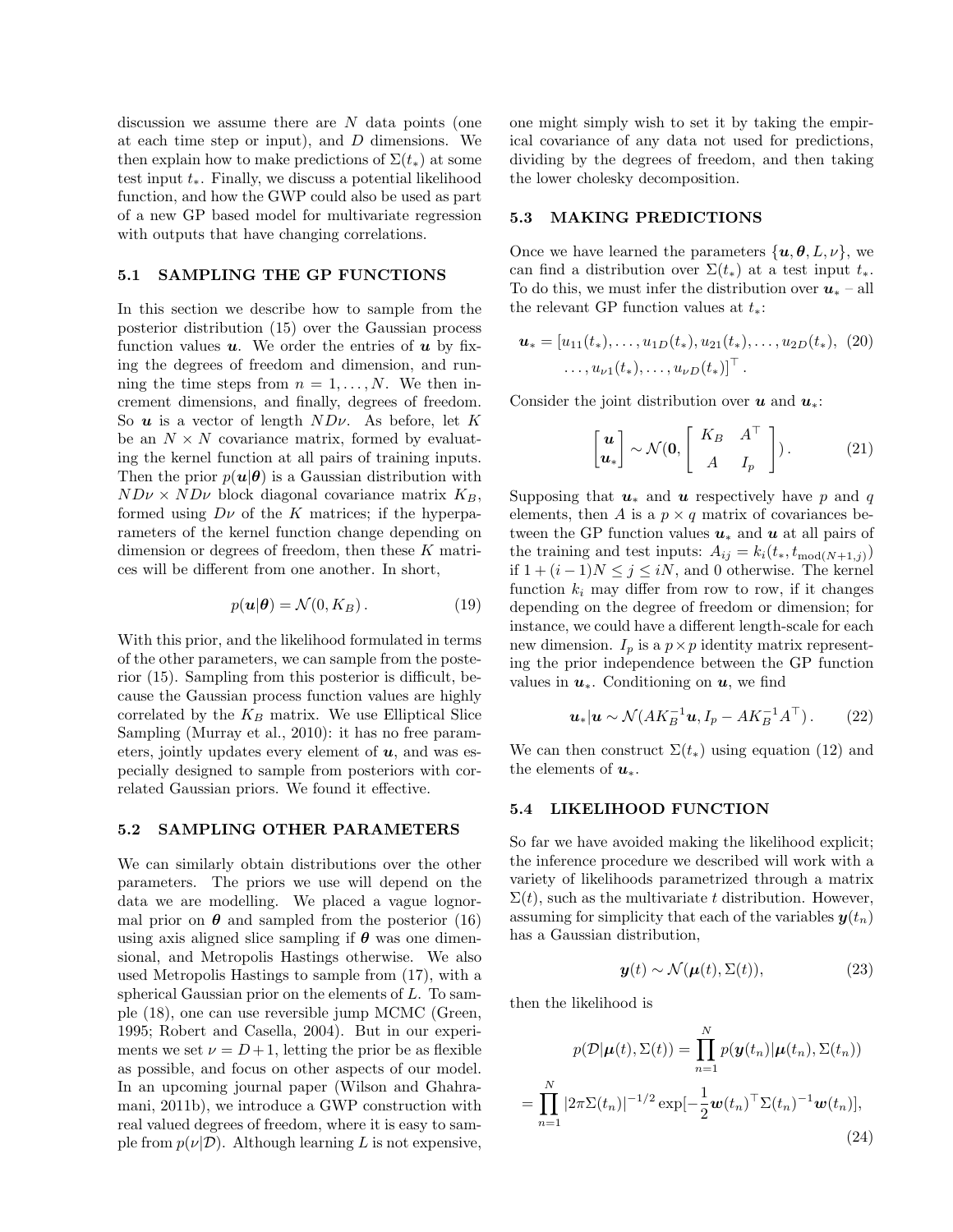where  $\mathbf{w}(t_n) = \mathbf{y}(t_n) - \mathbf{\mu}(t_n)$ .

We can learn a distribution over  $\mu(t)$ , in addition to  $\Sigma(t)$ . One possible specification would be to let  $\mu(t)$ be a separate vector of Gaussian processes:

$$
\mu(t) = \hat{u}_{\nu+1}(t). \tag{25}
$$

We discuss this further in an upcoming paper where we develop a multivariate Gaussian process regression model which accounts for dynamic correlations between the outputs.

Alternative models, which account for fixed correlations, have recently been introduced by Bonilla et al. (2008), Teh et al. (2005), and Boyle and Frean (2004). Rather than use a GP based regression as in (25), Gelfand et al. (2004) combine a spatial Wishart process with a parametric linear regression on the mean, to make correlated mean predictions in a 2D spatial setting. There are some important differences in our methodology: 1) the correlation structure is a fixed property of their model (e.g. they do not learn the parameters of a kernel function and so the autocorrelations are not learned from data), 2) they are not interested in developing a model of multivariate volatility; they do not explicitly evaluate or provide a means to forecast dynamic correlations, 3) the prior expectation  $\mathbb{E}[\Sigma(t)]$  at each t is diagonal (which is not what we expect when applying a multivariate volatility model), 4) the regression on  $\mu(x)$  is linear, 5) the observations must be on a regularly spaced grid (no missing observations), and perhaps most importantly, 6) the inference relies solely on Metropolis Hastings with Gaussian proposals, which is not tractable for  $p > 3$ , and will not mix efficiently as the strong GP prior correlations are not accounted for (Murray et al., 2010). In this paper we focus on making predictions of  $\Sigma(t)$ , setting  $\mu = 0$ . In an upcoming paper we develop and implement a multivariate GP regression model which accounts for dynamic correlations between the outputs, like we have briefly described in this section.

#### 5.5 COMPUTATIONAL COMPLEXITY

Our method is mainly limited by taking the cholesky decomposition of the block diagonal  $K_B$ , a  $ND\nu \times$  $ND\nu$  matrix. However, chol(blkdiag $(A, B, ...)$ ) = blkdiag(chol(A), chol(B), ... ). So in the case with equal length-scales for each dimension, we only need to take the cholesky of an  $N \times N$  matrix K, an  $\mathcal{O}(N^3)$ operation, independent of dimension! In the more general case with  $D$  different length-scales, it is an  $\mathcal{O}(DN^3)$  operation. The total "training" complexity therefore amounts to one  $\mathcal{O}(N^3)$  or one  $\mathcal{O}(DN^3)$  operation. Sampling then requires likelihood evaluations, which cost  $\mathcal{O}(N\nu D^2)$  operations. Thus we could in

principle go to about 1000 dimensions, assuming  $\nu$ is  $\mathcal{O}(D)$ , and for instance, a couple years worth of financial training data, which is typical for GARCH (Brownlees et al., 2009). In practice, MCMC may be infeasible for very high  $D$ , but we have found Elliptical Slice Sampling incredibly robust. Overall, this is impressive scaling – without further assumptions in our model, we can go well beyond 5 dimensions with full generality. In the supplementary material we have a 200 dimensional experiment as an empirical accompinament to this discussion.

### 6 MULTIVARIATE GARCH

We compare predictions of  $\Sigma(t)$  made by the generalised Wishart process to those made by multivariate GARCH (MGARCH), since GARCH (Bollerslev, 1986) is extremely popular and arguably unsurpassed at predicting the volatility of returns on equity indices and currency exchanges (Poon and Granger, 2005; Hansen and Lunde, 2005; Brownlees et al., 2009).

Consider a zero mean D dimensional vector stochastic process  $y(t)$  with a time changing covariance matrix  $\Sigma(t)$  as in (23). In the general MGARCH framework,

$$
\mathbf{y}(t) = \Sigma(t)^{1/2} \boldsymbol{\eta}(t) \,, \tag{26}
$$

where  $\eta(t)$  is an i.i.d. vector white noise process with  $\mathbb{E}[\boldsymbol{\eta}(t)\boldsymbol{\eta}(t)]^{\top}$  = I, and  $\Sigma(t)$  is the covariance matrix of  $y(t)$  conditioned on all information up until time  $t-1$ .

The first and most general MGARCH model, the VEC model of Bollerslev et al. (1988), specifies  $\Sigma_t$  as

$$
\text{vech}(\Sigma_t) = \boldsymbol{a}_0 + \sum_{i=1}^q A_i \text{vech}(\boldsymbol{y}_{t-i} \boldsymbol{y}_{t-i}^\top) + \sum_{j=1}^p B_j \text{vech}(\Sigma_{t-j}).
$$
\n(27)

 $A_i$  and  $B_j$  are  $D(D+1)/2 \times D(D+1)/2$  matrices of parameters, and  $a_0$  is a  $D(D+1)/2 \times 1$  vector of parameters.<sup>3</sup> The vech operator stacks the columns of the lower triangular part of a  $D \times D$  matrix into a vector of length  $D(D + 1)/2$ . For example,  $vech(\Sigma)$  =  $(\Sigma_{11}, \Sigma_{21}, \ldots, \Sigma_{D1}, \Sigma_{22}, \ldots, \Sigma_{D2}, \ldots, \Sigma_{DD})^{\top}.$ <sup>&</sup>gt;. This model is general, but difficult to use. There are  $(p+q)(D(D+1)/2)^2 + D(D+1)/2$  parameters! These parameters are hard to interpret, and there are no conditions under which  $\Sigma_t$  is positive definite for all t. Gouriéroux (1997) discusses the challenging (and sometimes impossible) problem of keeping  $\Sigma_t$  positive definite. Training is done by a constrained maximum likelihood, where the log likelihood is given by

$$
\mathcal{L} = -\frac{ND}{2}\log(2\pi) - \frac{1}{2}\sum_{t=1}^{N} [\log|\Sigma_t| + \boldsymbol{y}_t^{\top}\Sigma_t^{-1}\boldsymbol{y}_t], (28)
$$

<sup>3</sup>We use  $\Sigma(t)$  and  $\Sigma_t$  interchangeably.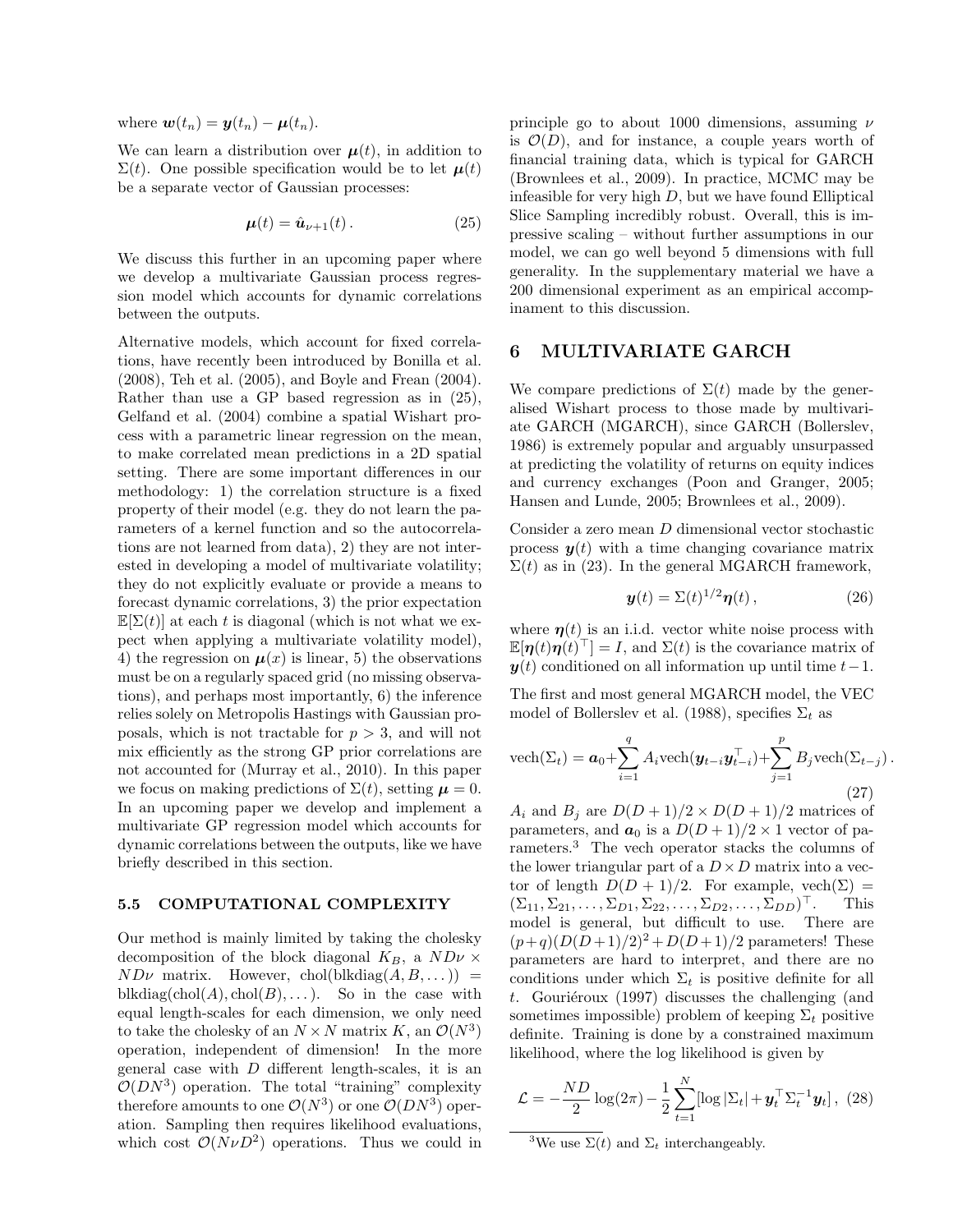supposing that  $\eta_t \sim \mathcal{N}(0, I)$ , and that there are N training points.

Subsequent efforts have led to simpler but less general models. We can let  $A_j$  and  $B_j$  be diagonal matrices. This model has notably fewer (though still  $(p+q+1)D(D+1)/2$  parameters, and there are conditions under which  $\Sigma_t$  is positive definite for all t (Engle et al., 1994). But now there are no interactions between the different conditional variances and covariances. A popular variant assumes constant correlations between the  $D$  components of  $y$ , and only lets the marginal variances – the diagonal entries of  $\Sigma(t)$  – vary (Bollerslev, 1990).

We compare to the 'full' BEKK variant of Engle and Kroner (1995), as implemented by Kevin Shepphard in the UCSD GARCH Toolbox.<sup>4</sup> We chose BEKK because it is the most general MGARCH variant in widespread use. We use the first order model:

$$
\Sigma_t = CC^\top + A^\top \mathbf{y}_{t-1} \mathbf{y}_{t-1}^\top A + B^\top \Sigma_{t-1} B, \qquad (29)
$$

where  $A, B$  and  $C$  are  $D \times D$  matrices of parameters.  $C$ is lower triangular to ensure that  $\Sigma_t$  is positive definite during maximum likelihood training. For a full review of MGARCH, see Silvennoinen and Teräsvirta (2009).

## 7 EXPERIMENTS

In our experiments, we predict the covariance matrix for multivariate observations  $y(t)$  as  $\Sigma(t) = \mathbb{E}[\Sigma(t)|\mathcal{D}]$ . These experiments closely follow Brownlees et al. (2009), a rigorous empirical comparison of GARCH models. We use a Gaussian likelihood, as in (24), except with a zero mean function. We make historical predictions, and one step ahead forecasts. Historical predictions are made at observed time points, or between these points. The one step ahead forecasts are predictions of  $\Sigma(t+1)$  taking into account all observations until time t. Historical predictions can be used, for example, to understand the nature of covariances between equity indices during a past financial crisis.

To make these predictions we learn distributions over the GWP parameters through the Gibbs sampling procedure outlined in section 5. The kernel functions we use are solely parametrized by a one dimensional length-scale l, which indicates how dependent  $\Sigma(t)$  and  $\Sigma(t + a)$  are on one another. We place a lognormal prior on the length-scale, and sample from the posterior with axis-aligned slice sampling.

For each experiment, we choose a kernel function we want to use with the GWP. We then compare to a GWP that uses an Ornstein-Uhlenbeck (OU) kernel

<sup>4</sup>http://www.kevinsheppard.com/wiki/UCSD GARCH

function,  $k(t, t') = \exp(-|t - t'|/l)$ . Even though we are still taking advantage of the inference procedures in the GWP formulation, we refer to this variant of GWP as a simple Wishart process (WP), since the classic Bru (1991) construction is like a special case of a generalised Wishart process restricted to using a one dimensional GP with an OU covariance structure.

To assess predictions we use the Mean Squared Error (MSE) between the predicted and true covariance matrices, which is always safe since we never observe the true  $\Sigma(t)$ . When the truth is not known, we use the proxy  $S_{ij}(t) = y_i(t)y_j(t)$ , to harmonize with the econometrics literature.  $y_i$  is the i<sup>th</sup> component of the multivariate observation  $y(t)$ . This is intuitive because  $\mathbb{E}[y_i(t)y_i(t)] = \sum_{ij}(t)$ , assuming  $\mathbf{y}(t)$  has a zero mean. In a thorough empirical study, Brownlees et al. (2009) use the univariate analogue of this proxy. We do not use likelihood for assessing historical predictions, since that is a training error (for MGARCH), but we do use log likelihood  $(\mathcal{L})$  for forecasts.

We begin by generating a  $2 \times 2$  time varying covariance matrix  $\Sigma_p(t)$  with periodic components, and simulating data at 291 time steps from a Gaussian:

$$
\mathbf{y}(t) \sim \mathcal{N}(\mathbf{0}, \Sigma_p(t)). \tag{30}
$$

Periodicity is especially common to financial and climate data, where daily trends repeat themselves. For example, the intraday volatility on equity indices and currency exchanges has a periodic covariance structure. Andersen and Bollerslev (1997) discuss the lack of – and critical need for – models that account for this periodicity. In the GWP formulation, we can easily account for this by using a periodic kernel function, whereas in previous Wishart process volatility models, we are stuck with an OU covariance structure. We reconstruct  $\Sigma_p(t)$  using the kernel  $k(t, t') =$  $\exp(-2\sin((t-t')^2)/l^2)$ . We reconstructed the historical  $\Sigma_p$  at all 291 data points, and after having learned the parameters for each of the models from the first 200 data points, made one step forecasts for the last 91 points. Table 1 and Figure 2 show the results. We call this data set PERIODIC. The GWP outperforms the competition on all error measures. It identifies the periodicity and underlying smoothness of  $\Sigma_p$  that neither the WP nor MGARCH accurately discern: both are too erratic. MGARCH is especially poor at learning the time changing covariance in this data set.

For our next experiment, we predict  $\Sigma(t)$  for the returns on three currency exchanges – the Canadian to US Dollar, the Euro to USD, and the USD to the Great Britain Pound – in the period  $15/7/2008-15/2/2010$ ; this encompasses the recent financial crisis and so is of particular interest to economists.<sup>5</sup> We call this data

<sup>&</sup>lt;sup>5</sup>We define a *return* as  $r_t = \log(P_{t+1}/P_t)$ , where  $P_t$  is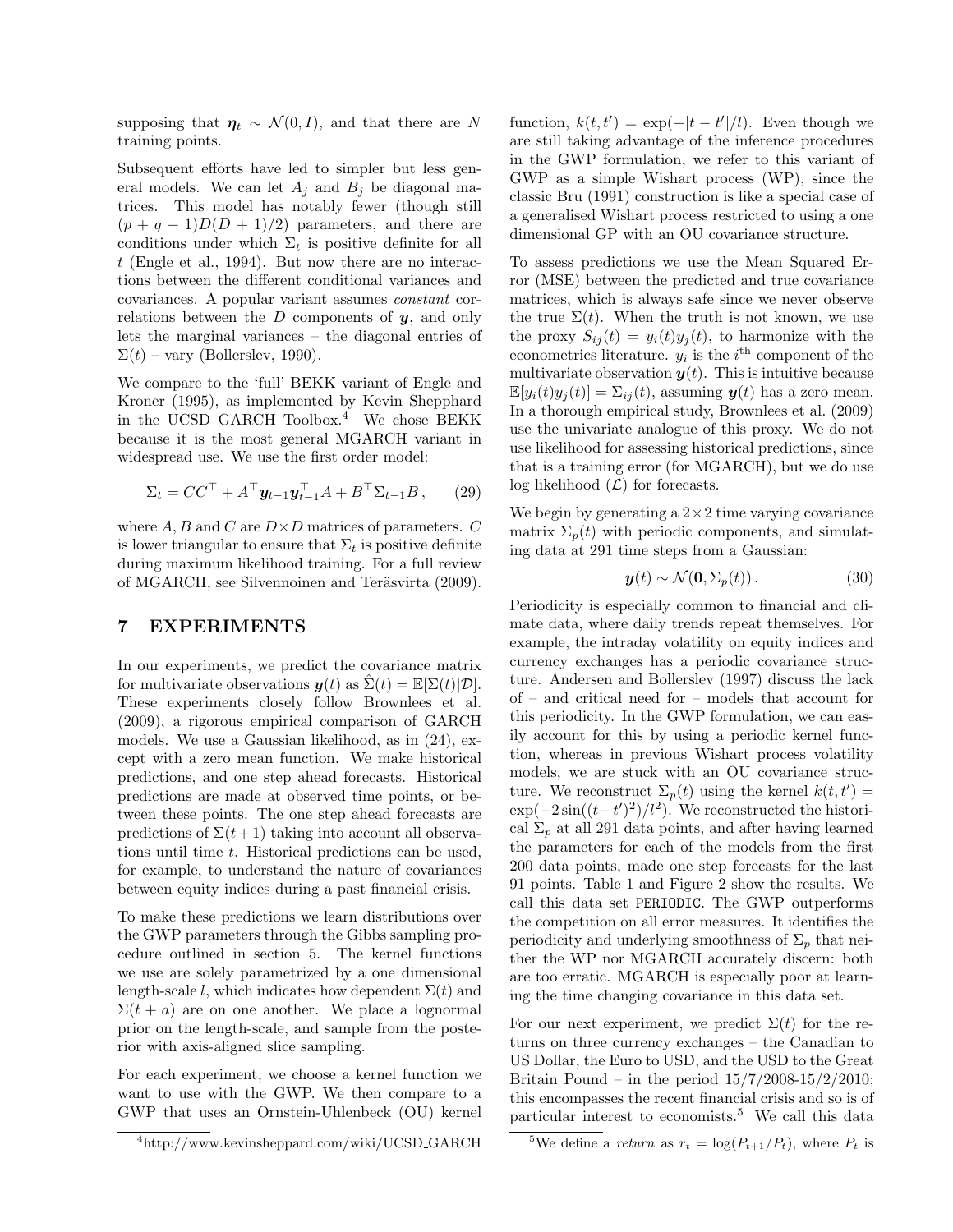

Figure 2: Reconstructing the historical  $\Sigma_p(t)$  for the PERIODIC data set. We show the truth (green), and GWP (blue), WP (dashed magenta), and MGARCH (thin red) predictions. a) and b) are the marginal variances (diagonal elements of  $\Sigma_p(t)$ , and c) is the covariance.

set EXCHANGE. We use the proxy  $S_{ij}(t) = y_i(t)y_j(t)$ . With the GWP, we use the squared exponential kernel  $k(t, t') = \exp(-0.5(t - t')^2/l^2)$ . We make 200 one step ahead forecasts, having learned the parameters for each of the models on the previous 200 data points. We also make 200 historical predictions for the same data points as the forecasts. Results are in Table 1.

Unfortunately, we cannot properly assess predictions on natural data, because we do not know the true  $\Sigma(t)$ . For example, whether we use MSE with a proxy, or likelihood, historical predictions would be assessed with the same data used for training. In consideration of this problem, we generated a time varying covariance matrix  $\Sigma(t)$  based on the empirical time varying covariance of the daily returns on five equity indices – NASDAQ, FTSE, TSE, NIKKEI, and the Dow Jones Composite – over the period from 15/2/1990-  $15/2/2010$ . We then generated a return series by sampling from a multivariate Gaussian at each time step using  $\tilde{\Sigma}(t)$ . As seen in Figure 2s (supplementary), the generated return series behaves like equity index returns. This method is not faultless; for example, we assume that the returns are normally distributed. However, the models we compare between also make this assumption, and so no model is given an unfair advantage. And there is a critical benefit: we compare predictions with the true underlying  $\Sigma(t)$ .

Table 1: Error for predicting multivariate volatility.

|            | MSE Historical        | MSE Forecast          | $\mathcal{L}$ Forecast |
|------------|-----------------------|-----------------------|------------------------|
| PERIODIC:  |                       |                       |                        |
| <b>GWP</b> | 0.0210                | 0.0295                | $-257$                 |
| <b>WP</b>  | 0.115                 | 0.760                 | $-286$                 |
| MGARCH     | 0.228                 | 0.488                 | $-270$                 |
| EXCHANGE:  |                       |                       |                        |
| <b>GWP</b> | $3.88\times10^{-9}$   | $4.80 \times 10^{-9}$ | 2020                   |
| <b>WP</b>  | $3.88\times10^{-9}$   | $6.98 \times 10^{-9}$ | 1950                   |
| MGARCH     | $3.96 \times 10^{-9}$ | $4.94 \times 10^{-9}$ | 2050                   |
| EQUITY:    |                       |                       |                        |
| <b>GWP</b> | $2.80 \times 10^{-9}$ | $5.84\times10^{-9}$   | 2930                   |
| WP         | $3.96 \times 10^{-9}$ | $8.92 \times 10^{-9}$ | 1710                   |
| MGARCH     | $6.68 \times 10^{-9}$ | $29.4 \times 10^{-9}$ | 2760                   |

To make forecasts and historical predictions on this data set (EQUITY), we used a GWP with a squared exponential kernel,  $k(t, t') = \exp(-0.5(t - t')^2/l^2)$ . We follow the same procedure as before and make 200 forecasts and historical predictions; results are in Table 1.

Both the EXCHANGE and EQUITY data sets are especially suited to GARCH (Poon and Granger, 2005; Hansen and Lunde, 2005; Brownlees et al., 2009; McCullough and Renfro, 1998; Brooks et al., 2001). However, the generalised Wishart process outperforms GARCH on both of these data sets. Based on our experiments, there is evidence that the GWP is particularly good at capturing the co-variances (off-diagonal elements of  $\Sigma(t)$ ) as compared to GARCH. The GWP also outperforms the WP, which has a fixed OU covariance structure, even though in our experiments the WP takes advantage of the new inference procedures we have derived. Thus the difference in performance is likely because the GWP is capable of capturing complex interdependencies, whereas the WP is not.

# 8 DISCUSSION

We introduced a stochastic process – the generalised Wishart process (GWP) – which we used to model time-varying covariance matrices  $\Sigma(t)$ . In the future, the GWP could be applied to study how  $\Sigma$  depends on covariates like interest rates, in addition to time. In a forthcoming journal paper we introduce several new GWP constructions, with benefits in expressivity and efficiency (Wilson and Ghahramani, 2011b).

We hope to unify efforts in machine learning and econometrics to inspire new multivariate volatility models that are simultaneously general, easy to interpret, and tractable in high dimensions.